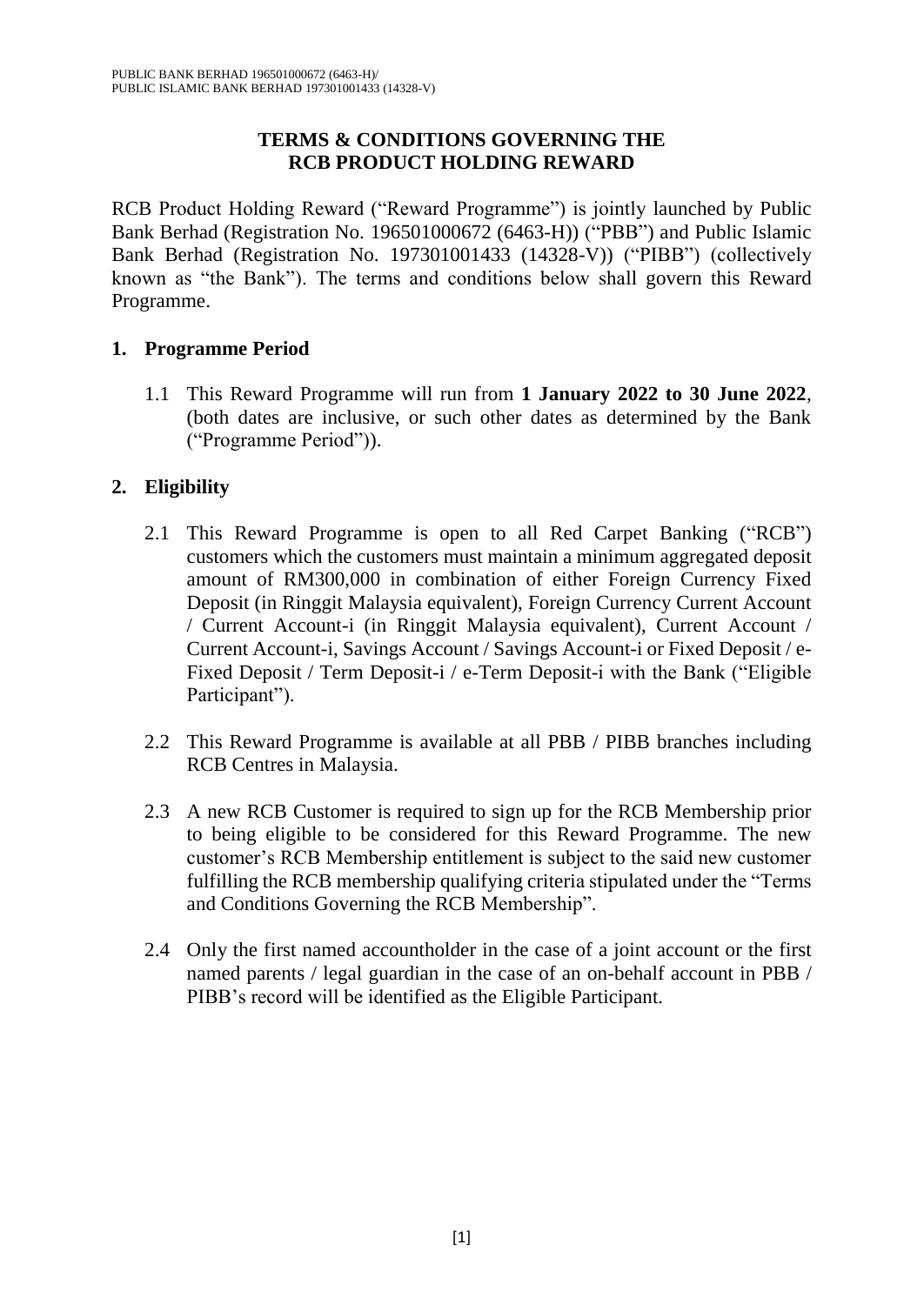- 2.5 The following persons are **NOT** eligible to participate in this Reward Programme:
	- a) permanent and/or contract employees of PBB, PIBB and Public Investment Bank Berhad ("PIVB");
	- b) non-individual customers i.e. sole-proprietorships, partnerships, corporate entities, associations, clubs, schools and societies;
	- c) persons who are or become mentally unsound;
	- d) persons who have been adjudicated bankrupt or have legal proceedings of any nature instituted against them; and
	- e) persons whose account held with PBB and/or PIBB are in delinquent or unsatisfactorily conducted as determined by PBB and/or PIBB.

#### **3. Programme Mechanics**

3.1 The Eligible Participant will automatically be entitled to the following cash reward(s) when the Eligible Participant increases his / her product holding by obtaining any of the Eligible Product(s) listed below during the Reward Programme Period:

| <b>Item</b> | <b>Eligible Product(s)</b>                                                          | <b>Minimum</b><br><b>Requirement</b>                                                                                                 | Cash<br><b>Reward</b><br>(RM) |
|-------------|-------------------------------------------------------------------------------------|--------------------------------------------------------------------------------------------------------------------------------------|-------------------------------|
| (1)         | <b>Housing Loan</b><br>(Conventional)<br>Home Financing-i<br>$\bullet$<br>(Islamic) | Approved and accepted<br>minimum<br>amount of<br>RM500,000 for each<br>Housing Loan or Home<br>Financing-i.                          | 288                           |
| (2)         | <b>PB</b><br>Series of Equity<br>Balanced / Mixed Asset<br>Unit Trust Funds (UT)    | Minimum<br>investment<br>amount of RM50,000<br>for each UT Investment<br>transaction.                                                | 188                           |
| (3)         | <b>Hire Purchase</b><br>(Conventional)<br><b>AITAB</b> Hire Purchase-i<br>(Islamic) | Approved and accepted<br>minimum<br>amount of<br>RM100,000 for each<br>Hire<br>Purchase<br>$\alpha$<br><b>AITAB</b> Hire Purchase-i. | 188                           |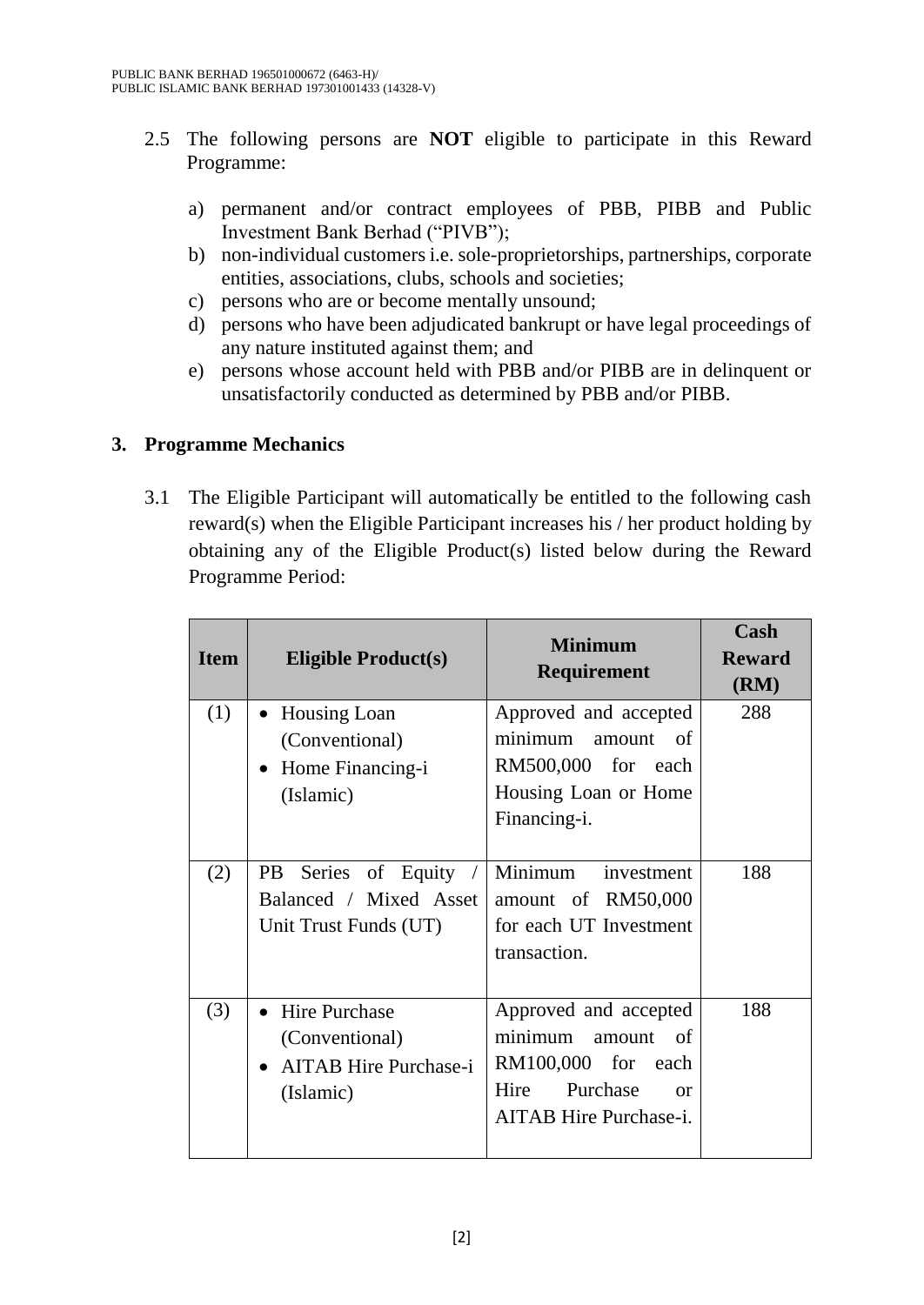| <b>Item</b> | <b>Eligible Product(s)</b>                                                                                                                                                                                                                 | <b>Minimum</b><br><b>Requirement</b>                                                                                                        | Cash<br><b>Reward</b><br>(RM) |
|-------------|--------------------------------------------------------------------------------------------------------------------------------------------------------------------------------------------------------------------------------------------|---------------------------------------------------------------------------------------------------------------------------------------------|-------------------------------|
| (4)         | Deposit Account*:<br>Current Account -<br><b>Premier ACE Account</b><br>Savings Account -<br>$\bullet$<br><b>All PBB Savings</b><br><b>Account except WISE</b><br><b>Savings Account</b>                                                   | Opening of Premier<br><b>ACE</b> Account / Savings<br>Account with minimum<br>Daily Average Balance<br>$(DAB)^*$ of RM50,000.               | 88                            |
| (5)         | Bancassurance<br>(Conventional):<br>$\bullet$ empower 2<br><b>PB</b> WealthElite Xtra<br>PB Max Advantage<br>$\bullet$<br>PB Elite Signature<br><b>PB</b> Smart Link<br><b>PB</b> Smart Elite<br>Bancatakaful (Islamic):<br>PB ExcelLink-i | Policies to be set-in-<br>force:<br>1) New Annualized<br>Premium<br>of<br>RM5,000; or<br>2) Single Premium<br>Contribution<br>of<br>RM8,000 | 68                            |

\* Protected by Perbadanan Insurans Deposit Malaysia up to RM250,000 for each depositor.

# DAB is defined as the aggregate daily day-end balances from the account opening date to 30 June 2022 divided by the total actual number of days from account opening date to 30 June 2022.

# 3.2 **Terms Specific to Housing Loan / Home Financing-i**

- a) Housing Loan / Home Financing-i includes **new** housing loan / home financing-i and refinancing housing loan / home financing-i, which the disbursement is released from 1 January 2022 to 30 June 2022 are eligible for this Reward Programme.
- b) Reinstatement of existing housing loan / home financing-i is **NOT** eligible for this Reward Programme.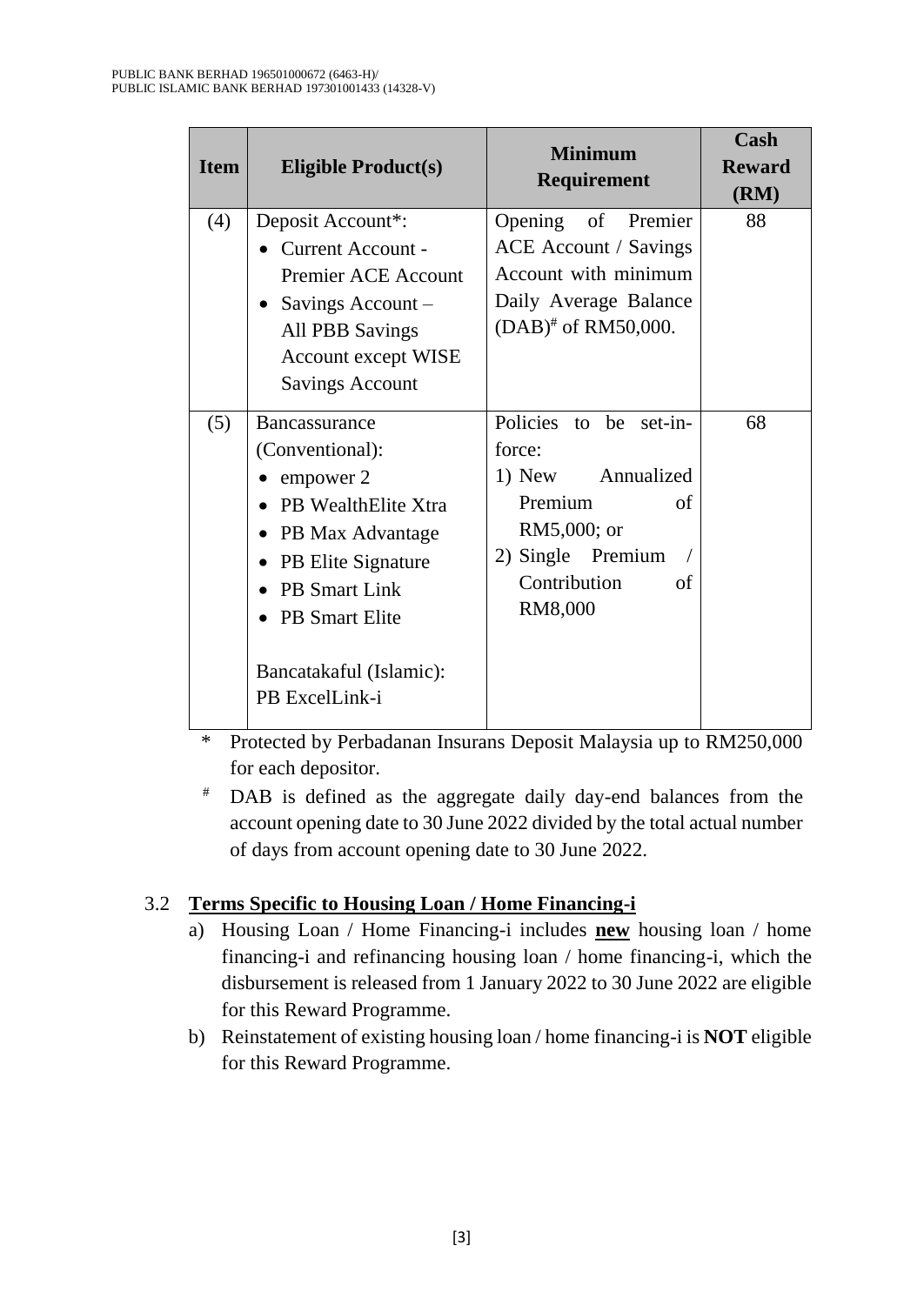# 3.3 **Terms Specific to UT**

- a) The minimum investment amount of RM50,000 must be in a single transaction. No combination or accumulation of different types of funds is allowed.
- b) The following UT are **NOT** considered as Eligible Product(s) in this Reward Programme:
	- All types of switching transactions;
	- Public e-Series of Equity/Balanced/Mixed Asset Unit Trust Fund;
	- Investments made using funds from Employees Provident Fund ("EPF");
	- Investments made via online platform i.e. Public Mutual Online;
	- Investments made via other UT related campaigns that are concurrently offered by PBB and/or PIBB.
	- Investments into Private Retirement Scheme ("PRS")
- c) Cumulative investment amounts for different funds or different days within the Programme Period are **NOT** allowed.
- d) All UT Investment must be made during the Programme Period and must be processed by Public Mutual Berhad (PMB) not later than 30 June 2022 to be entitled to the cash reward.
- e) If the UT is cancelled during the respective "cooling-off period", the Eligible Participant will not be eligible for this Reward Programme and will not be entitled to the cash reward.
- f) "Cooling-off period" refers to a period of six (6) business days commencing from the date of receipt of the investment application form by and payment to PMB. Such cooling-off period is only applicable to Eligible Participant who invest in any unit trust funds with PMB for the first time.
- g) The investment of UT is also subject to the terms and conditions issued by PMB.

# 3.4 **Terms Specific to Hire Purchase / AITAB Hire Purchase-i**

a) Only new Hire Purchase / AITAB Hire Purchase-i disbursed within 1 January 2022 to 30 June 2022 will be eligible for this Reward Programme.

# 3.5 **Terms Specific to Deposit Account**

a) Only newly opened Premier ACE Account during the Programme Period is considered as an Eligible Product, provided prior to the Programme Period the Eligible Participant does not own any such account then the Eligible Participant shall be entitled to this one (1) cash reward in this category.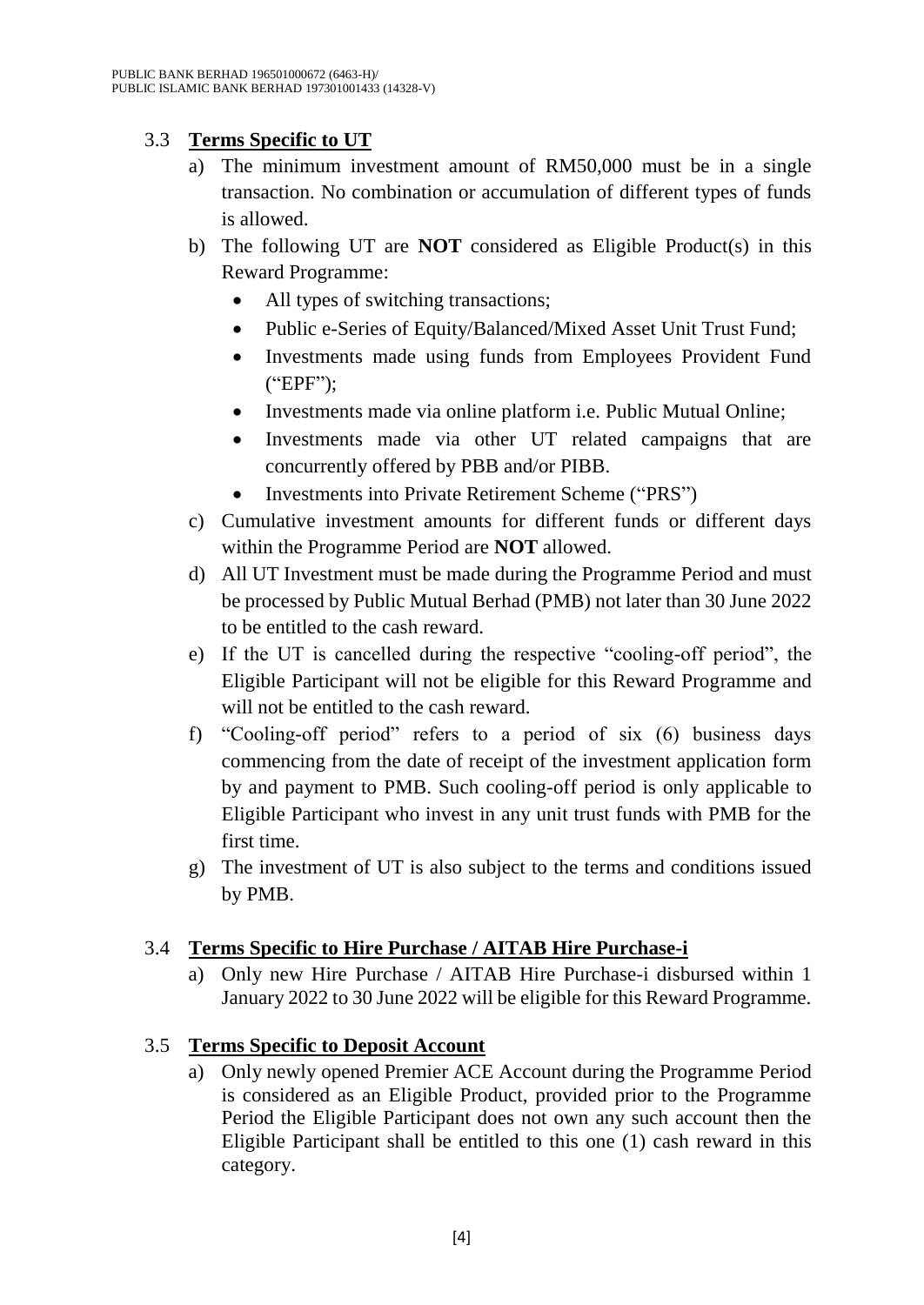- b) Only New PBB Savings Account opened during the Programme Period is considered as an Eligible Product provided prior to the Programme Period the Eligible Participant does not own any such account then the Eligible Participant shall be entitled to this one (1) cash reward in this category.
- c) All deposit accounts from PIBB are **NOT** eligible for this Reward Programme and will not be entitled to the cash reward.

#### 3.6 **Terms Specific to Bancassurance / Bancatakaful**

- a) The Eligible Participant must be the Policy / Certificate Owner. The Eligible Participant can purchase / subscribe multiple policies for each eligible Bancassurance / Bancatakaful products but provided that prior to the Programme Period the Eligible Participant does not maintain the same eligible Bancassurance / Bancatakful products then the Eligible Participant is entitled to only one (1) cash reward for each type of eligible Bancassurance / Bancatakaful products listed below.
- b) The eligible Bancassurance / Bancatakaful products for this Reward Programme are as follows:
	- empower 2
	- PB WealthElite Xtra
	- PB Max Advantage
	- PB Elite Signature
	- PB Smart Link
	- PB Smart Elite
	- PB ExcelLink-i
- c) Telemarketing products, Credit Related Life Insurance / Takaful products, 1 Malaysia Micro Protection Plan and all group plans are **NOT** eligible for this Reward Programme.
- d) All Bancassurance / Bancatakaful cases must be received during the Programme Period and to be set-in-force not later than 30 June 2022.
- e) Cases set-in-force during the Programme Period but cancelled during "free-look period", surrendered, replacement of policy ("ROP") will **NOT** be eligible to be considered for this Reward Programme and will not be entitled to the cash reward.
- f) "Free-look period" refers to a period of fifteen (15) days commencing from the date of receipt of the policy document or certificate, as the case maybe pertaining to the bancassurance / bancatakaful product, whether it is hardcopy or e-Policy / e-certificate by the Eligible Participant.
- g) The purchase / subscription of bancassurance / bancatakaful is also subject to the terms and conditions issued by AIA Berhad or AIA PUBLIC Takaful Berhad, as the case may be.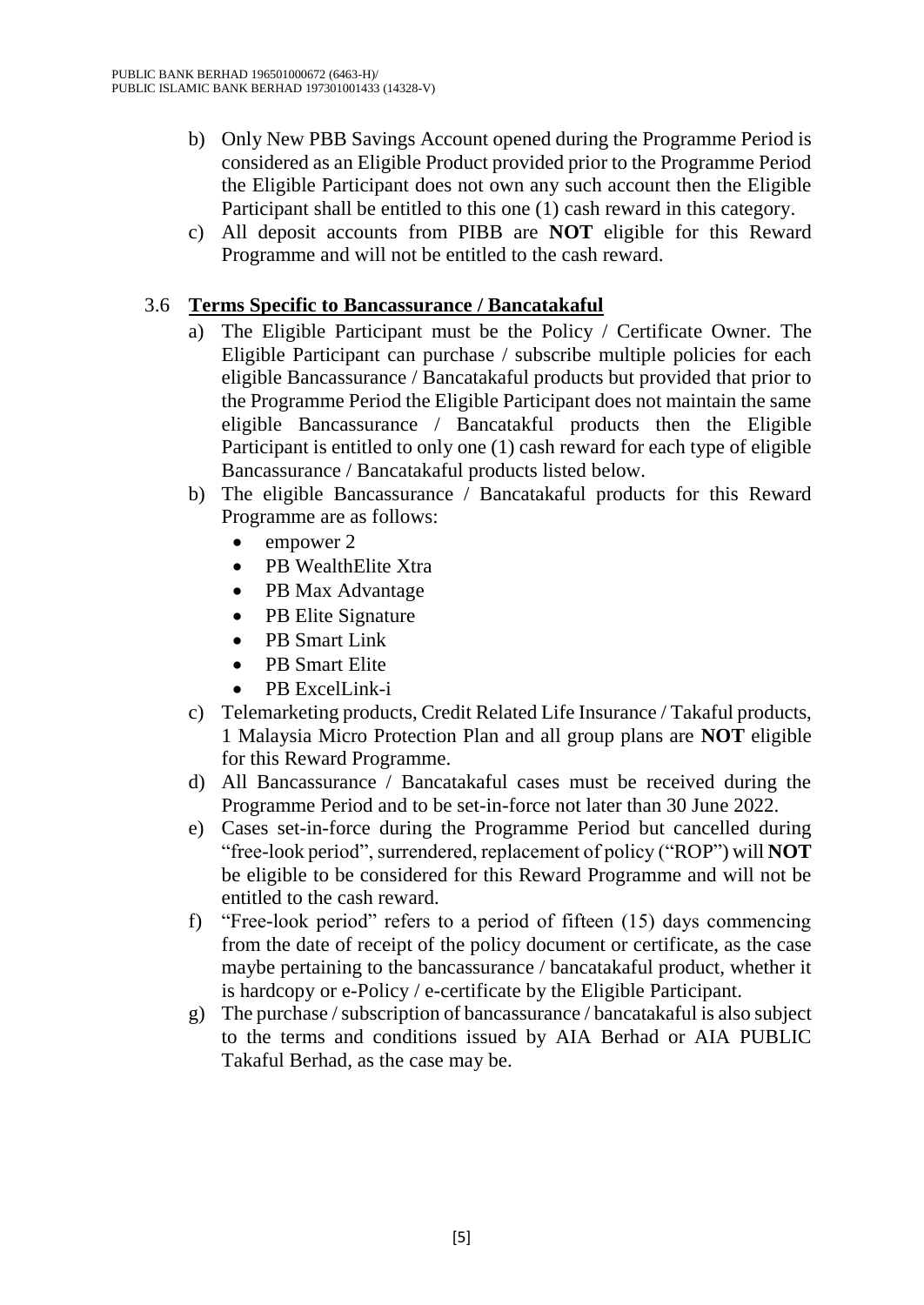### 3.7 **Other Terms**

- a) This Reward Programme is NOT valid with any other product promotions and/or campaigns that are concurrently offered by PBB and/or PIBB.
- b) The cash reward will be credited to the Eligible Participant's Current Account / Current Account-i or Savings Account / Savings Account-i (CASA/CASA-i) within three (3) months after the end of the Programme Period.
- c) The cash reward is non-transferable to any third party, non-negotiable and non-exchangeable for up-front cash, credit or kind, in part or in full.
- d) In the event that the CASA/CASA-i is/are closed, converted, suspended, cancelled or terminated during the Programme Period prior to the crediting of cash reward, the Eligible Participant will not be entitled to the cash reward.

#### **4. General Terms and Conditions**

- 4.1 By participating in this Reward Programme, the Eligible Participant agrees to be bound by these terms and conditions, the terms and conditions governing the Eligible Product(s), terms and conditions governing the RCB Membership and terms and conditions governing CASA/CASA-i (including any amendments, variations and/or revision to such terms and conditions). In the event of any inconsistency between these terms and conditions and the terms and conditions governing the Eligible Product(s), terms and conditions governing the RCB Membership and terms and conditions governing CASA/CASA-i, these terms and conditions shall prevail for the purpose of this Reward Programme.
- 4.2 The Eligible Participant acknowledges and agrees that the records of transactions maintained by PBB and PIBB and the decision of PBB and PIBB in relation to any matter on this Reward Programme shall be final, conclusive and binding on them. PBB and PIBB will not entertain any appeals or correspondences from any Eligible Participant and/or third party.
- 4.3 The Eligible Participant agrees and grants his / her consent to PBB and PIBB to process, collect, use and store all of his / her information relating to the Eligible Product(s), CASA and CASA-i for the purpose of this Reward Programme.
- 4.4 PBB and PIBB shall not be responsible nor accept any liabilities of any nature and however arising or suffered by the Eligible Participant and/or third party resulting directly or indirectly from this Reward Programme unless it is due to PBB's or PIBB's gross negligence or wilful misconduct specifically related to this Reward Programme.